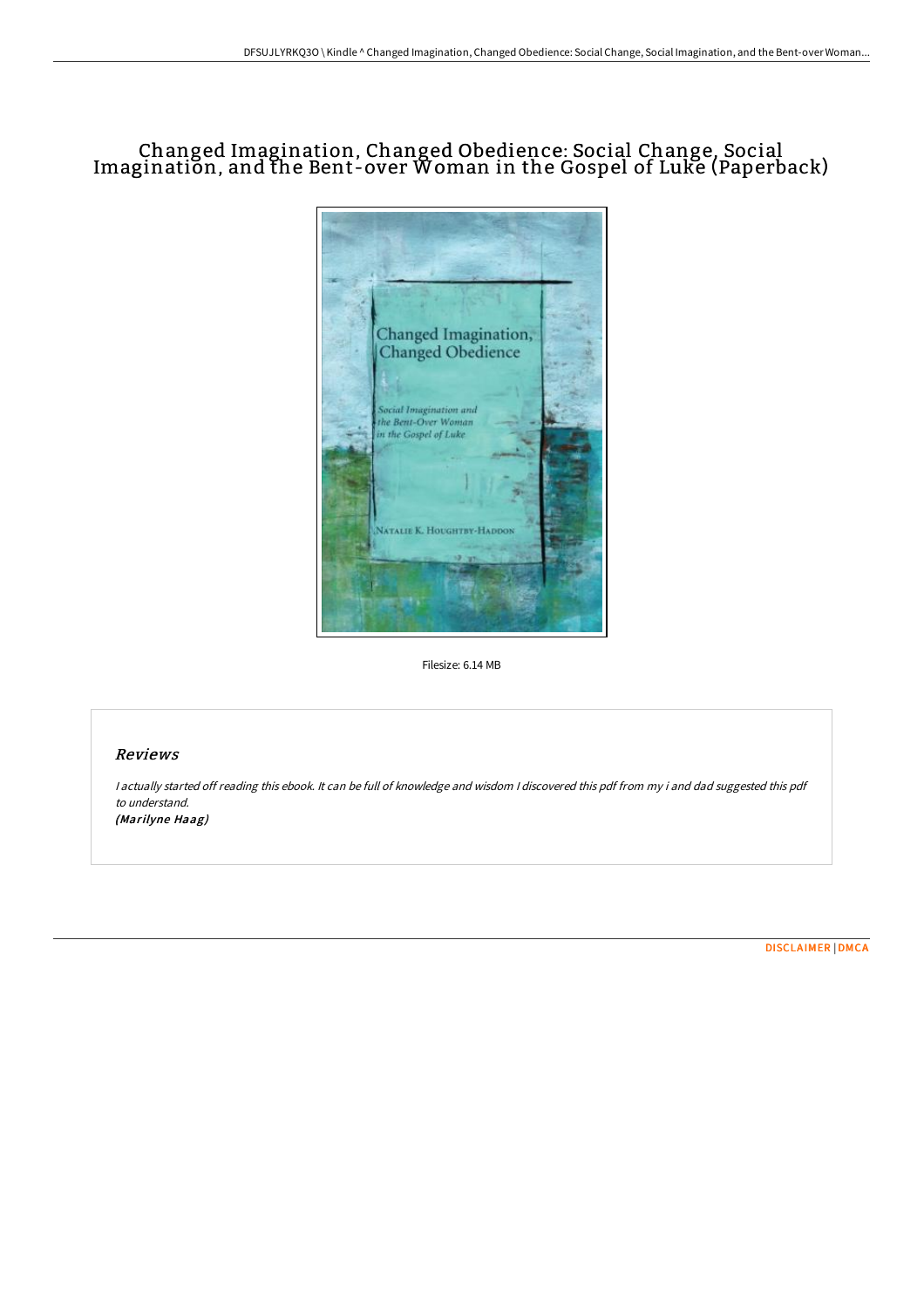### CHANGED IMAGINATION, CHANGED OBEDIENCE: SOCIAL CHANGE, SOCIAL IMAGINATION, AND THE BENT-OVER WOMAN IN THE GOSPEL OF LUKE (PAPERBACK)



Wipf Stock Publishers, United States, 2011. Paperback. Condition: New. Language: English . Brand New Book \*\*\*\*\* Print on Demand \*\*\*\*\*.Synopsis: In this work, Houghtby-Haddon takes a new look at an old text, using a theory of the Social Imagination as an exegetical guide. In her exploration of the Bent-Over Woman story in Luke 13:10-17, Houghtby-Haddon uncovers clues suggesting that this story is a key interpretive text for seeing Luke s social vision for his community at work. Exploring mythic, social, communal, and cultural elements beneath the surface of the story, Houghtby-Haddon suggests that the Bent-Over Woman is the embodiment of Jesus claim in the synagogue in Nazareth that today, these Scriptures are fulfilled in your hearing (Luke 4:16-21), and that the woman prefigures the post-Pentecost community that will gather in Jesus name. The author concludes by taking the theory from the Gospel of Luke to the streets to see how a contemporary neighborhood group might use the Social Imagination model--and the new reading of the story of the Bent-Over Woman--to imagine a twenty-first-century social vision for its own community: a vision that more fully embodies the just community Jesus proclaims in Nazareth. Endorsements: Houghtby-Haddon combines expertise in biblical studies with theory from the history of religions and cultural anthropology to address a critical issue in the way policy is formed in our current social practices. It encourages leaders at all levels of our society to imagine alternative and creative responses to social issues and structural problems, and to think deeply about the relation between social structure and human well-being. The process she describes is in fact an outline of the creative construction of social formations that can support human well-being. Leaders in all of our political, social, and religious institutions will want to read this book. --Burton L. Mack author...

Read Changed [Imagination,](http://digilib.live/changed-imagination-changed-obedience-social-cha-1.html) Changed Obedience: Social Change, Social Imagination, and the Bent-over Woman in the Gospel of Luke (Paperback) Online

Download PDF Changed [Imagination,](http://digilib.live/changed-imagination-changed-obedience-social-cha-1.html) Changed Obedience: Social Change, Social Imagination, and the Bent-over Woman in the Gospel of Luke (Paperback)